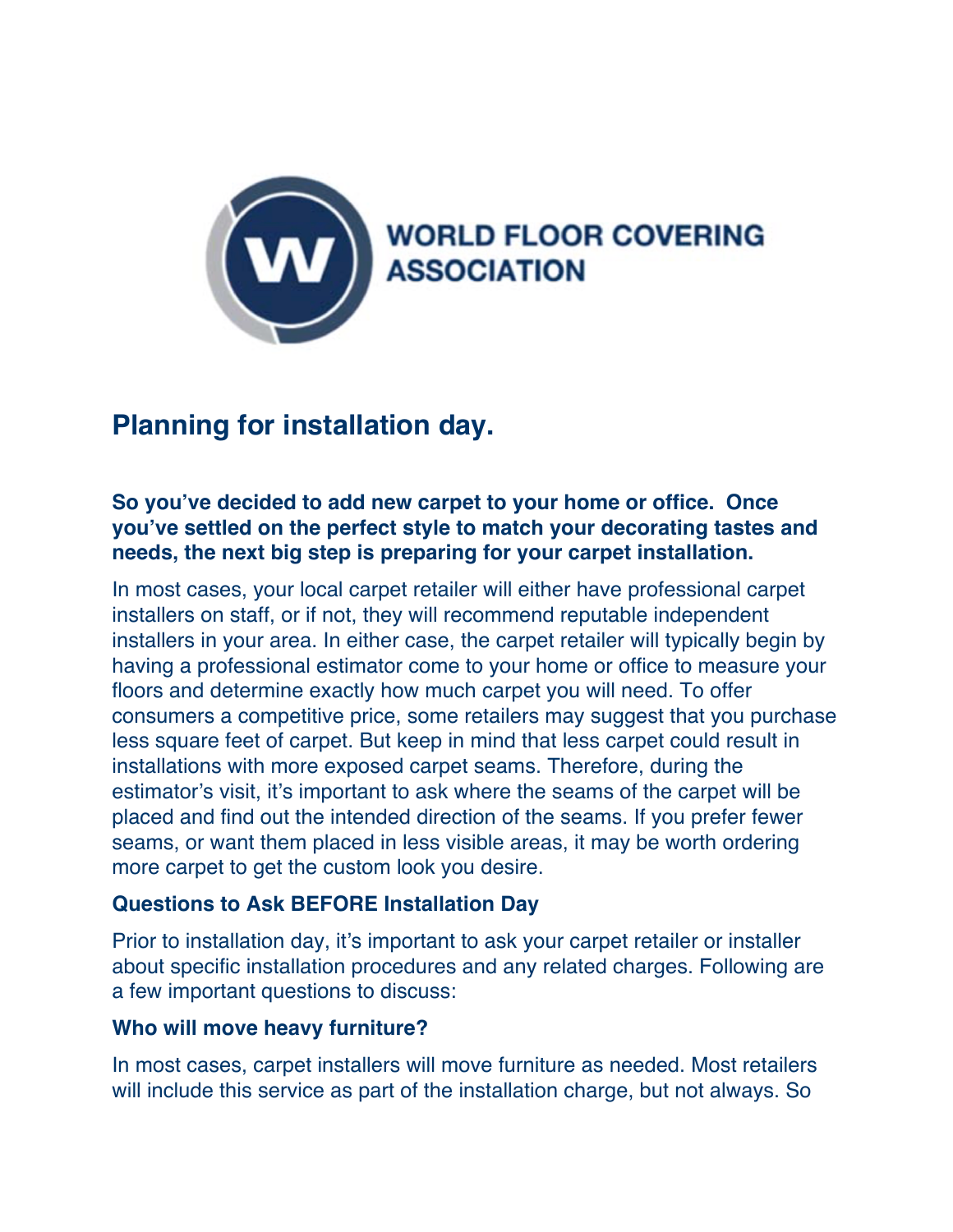it's important to ask. There may also be additional charges for moving unusually heavy or cumbersome objects such as pianos or oversized furniture. Also remember that most installers are not certified electricians or plumbers. Generally, they will not be responsible for moving any appliances that involve connecting or disconnecting gas lines, water lines, or electrical wiring.

# **Who is responsible for removal and disposal of the old carpet and padding?**

Removal of the old carpet and padding is often included in the installation fee. But again, it's always important to confirm this. Be sure to also find out if they will haul old flooring away. Some installers tack on an extra charge for this service.

## **What if the subfloor is damaged?**

For proper installation, carpet must be installed over a structurally sound subfloor. If removal of the old flooring reveals a subfloor that has been damaged by insects, water, or other sources, in almost all cases, it is your responsibility to have the subfloor repaired or replaced prior to the carpet installation.

### **What if moldings or baseboards are damaged during installation?**

During installation, it may be necessary for the installer to remove and then reattach moldings. If so, breakage may occur, particularly when removing fragile quarter round moldings. Scratches and nicks to baseboards are also possible. In most cases, you will be responsible for repairing any such minor damages.

#### **What if doors won't close after installation?**

The thickness of your new carpet may prevent doors from opening and closing properly. In this case, it is almost always your responsibility to have doors cut and rehung.

#### **Preparing for Installation Day**

So you have gotten all your questions resolved and scheduled your installation. Following are a few things you should do to prepare for installation day:

- Complete all remodeling projects in the room being covered, including sanding, painting, wallpapering, etc.
- Remove all breakable items such as lamps, mirrors, pictures, and collectibles and other items from tables and bookshelves.